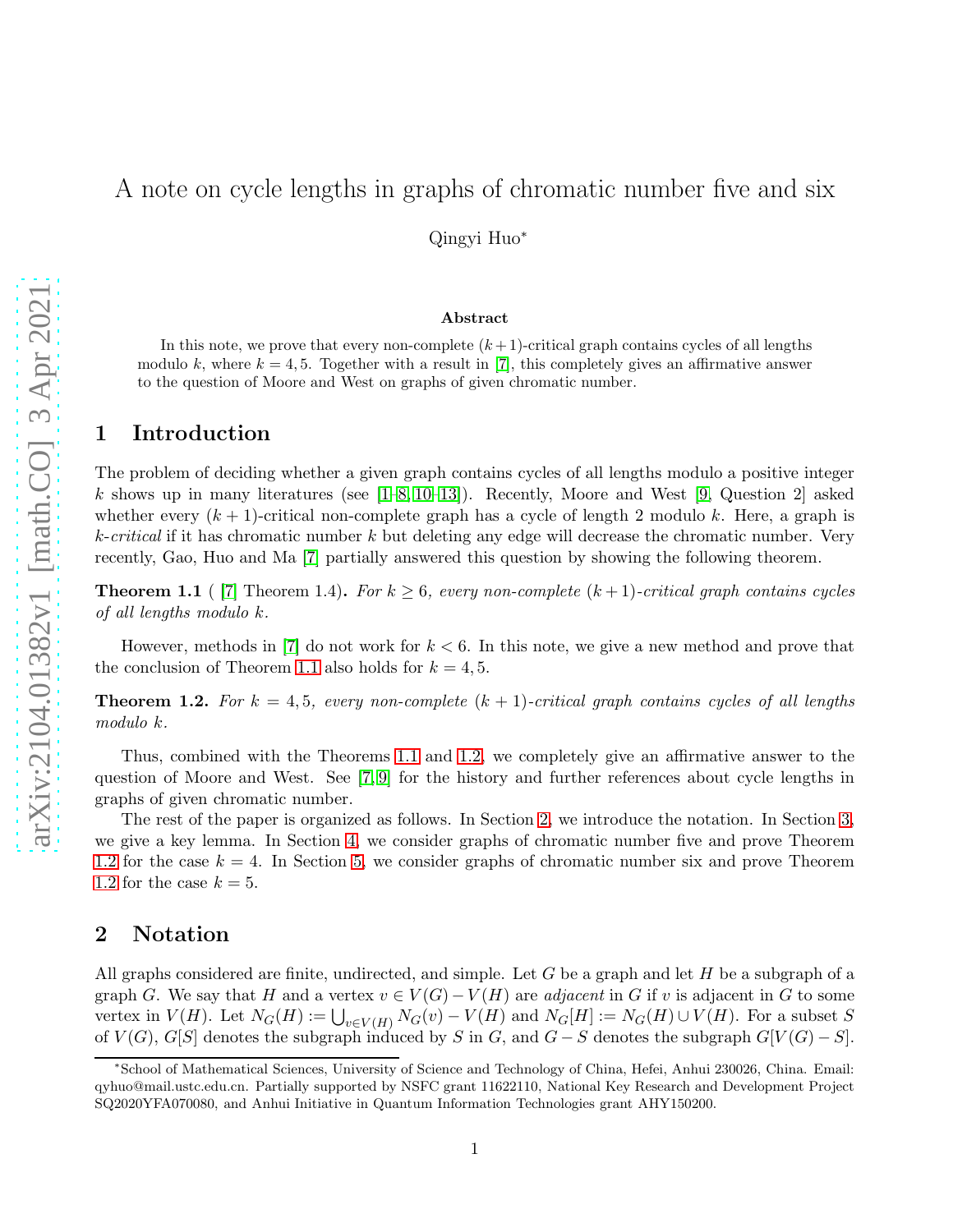A vertex is a leaf in G if it has degree one in G. We say that a path P is internally disjoint from H if no vertex of P other than its endpoints is in  $V(H)$ . For two vertex-disjoint subgraphs H, H' of G, let  $N_H(H')$  be the set of vertices in H which is adjacent to some vertex in H'.

A cycle or a path is said to be odd (resp. even) if its length is odd (resp. even). Given a cycle C and an orientation of C, for two vertices x and y in C, we denote by  $C[x, y]$  the path on C from x to y in the direction, including x and y. Let  $C[x, y) := C[x, y] - y$ ,  $C(x, y) := C[x, y] - x$ , and  $C(x, y) := C[x, y] - \{x, y\}.$  We use the similar notation to a path P.

Let u and v be vertices of a graph. If there are three internally disjoint paths between u and v, then we call such a graph as *theta graph*. Note that any theta graph contains an even cycle.

A vertex v of a graph G is a cut-vertex of G if  $G - v$  contains more components than G. A block B in G is a maximal connected subgraph of G such that there exists no cut-vertex of B. So a block is an isolated vertex, an edge or a 2-connected graph. An end-block in  $G$  is a block in  $G$  containing at most one cut-vertex of G. If D is an end-block of G and a vertex x is the only cut-vertex of G with  $x \in V(D)$ , then we say that D is an end-block with cut-vertex x.

Let T be a tree, and fix a vertex r as its root. Let v be a vertex of T. The parent of v is the vertex adjacent to v on the path from v to r. An *ascendant* of v is any vertex which is either the parent of v or is recursively the ascendant of the parent of v. A *child* of v is a vertex of which v is the parent. A descendant of v is any vertex which is either the child of v or is recursively the descendant of any of the children of v. Let Y be a subset of  $V(T)$ . We say a vertex x is the *descendant* of Y if x is the descendant of some vertex in Y. Let a, b be two vertices of T. Denote  $T_{a,b}$  the unique path between a and b in T.

### <span id="page-1-0"></span>3 Key lemma

Let G be a 2-connected graph and let C and D be two cycles in G. We say that  $(C, D)$  is an opposite pair in  $G$ , if  $C$  is odd and  $D$  is even satisfying that  $C$  and  $D$  are edge-disjoint and share at most one common vertex.

<span id="page-1-3"></span>**Lemma 3.1.** Let G be a 2-connected graph of minimum degree at least 4. Let  $(C, D)$  be an opposite pair in G. Then G contains cycles of all lengths modulo 4.

*Proof.* Suppose to the contrary that G does not contain cycles of all lengths modulo 4. Since G is 2-connected and  $|V(C) \cap V(D)| \leq 1$ , there exist two vertex disjoint paths P, Q between C and D satisfying  $(V(C) \cap V(D)) - V(Q) = \emptyset$ .<sup>[1](#page-1-1)</sup> We take such an opposite pair  $(C, D)$ , paths P and Q as the following manner:

- (1)  $|E(P)|$  is as large as possibly,
- (2)  $|E(Q)|$  is as large as possible subject to (1).

Let  $p$  and  $q$  be the endpoints of  $P$  and  $Q$  in  $D$ , respectively.

<span id="page-1-2"></span>**Claim 1.** Every even cycle in the block of  $G - (V(C \cup P \cup Q) - \{p, q\})$  including D contains both p and q. In particular, every theta graph in the block includes both p and q.

*Proof of Claim [1.](#page-1-2)* Let H be the block of  $G - (V(C \cup P \cup Q) - \{p, q\})$  including D. Let D' be an even cycle in H other than D. Suppose that  $p \notin V(D')$ . Since H is 2-connected, there are two vertex disjoint

<span id="page-1-1"></span><sup>&</sup>lt;sup>1</sup>We remarked that (i) if  $V(C) \cap V(D) = \emptyset$ , then P and Q are vertex disjoint, (ii) if C and D share one common vertex, then  $V(Q) = V(C) \cap V(D)$ .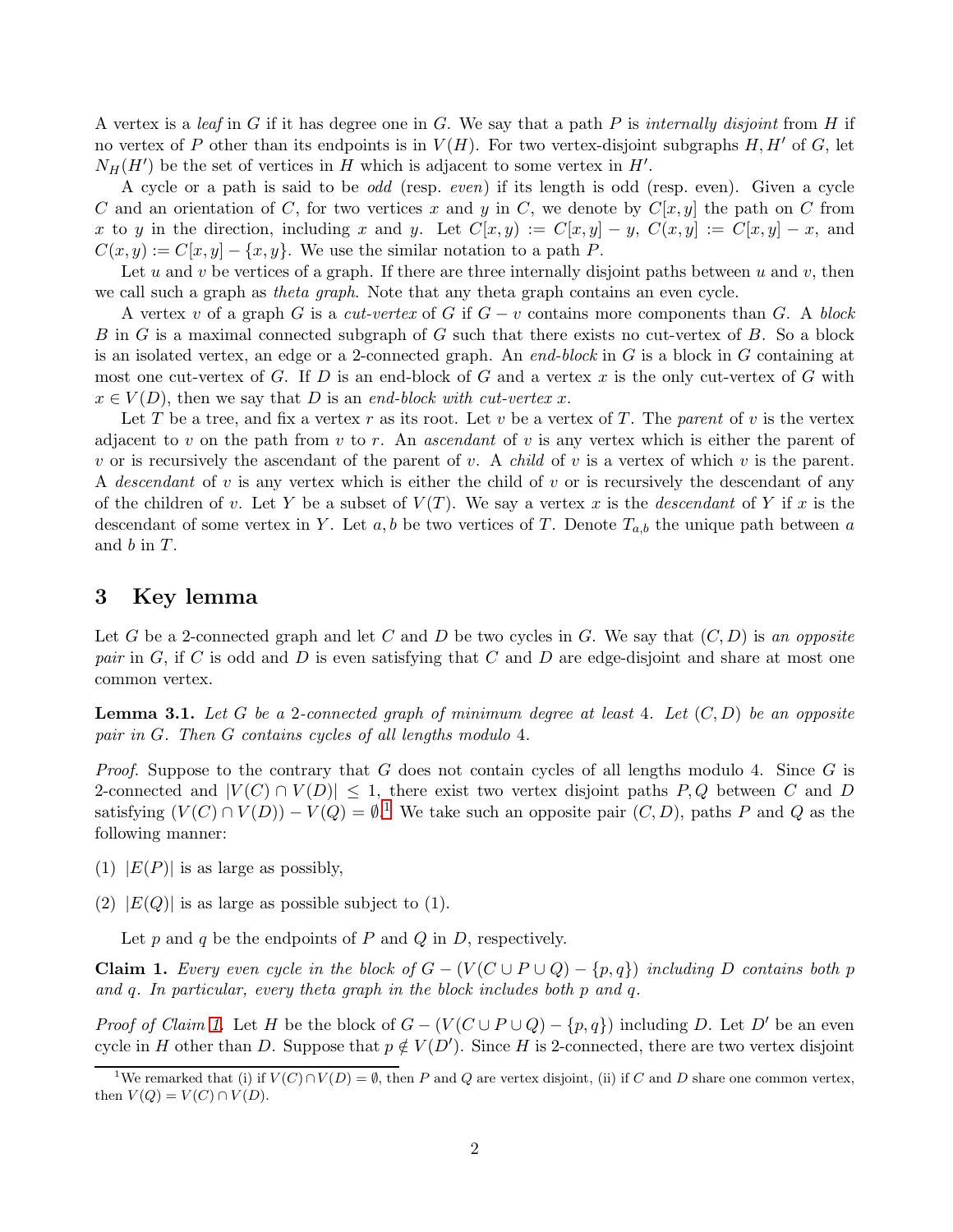paths  $L_1, L_2$  from  $\{p, q\}$  to D' in H. We may assume that  $L_1$  links p and D'. Note that  $L_1$  has length at least 1 and  $(C, D')$  is an opposite pair. Then  $P \cup L_1$  and  $Q \cup L_2$  are two internally disjoint paths between C and D' such that  $P \cup L_1$  is longer than P, a contradiction. Therefore,  $p \in V(D')$ .

Suppose that  $q \notin V(D')$ . Since H is 2-connected, there is a path  $L_3$  from q to D' internally disjoint from  $V(D')$  in H. Note that  $L_3$  has length at least 1 and  $(C, D')$  is an opposite pair. Then P and  $Q \cup L_3$ are two internally disjoint paths between C and D' such that  $Q \cup L_3$  is longer than Q, a contradiction. Therefore,  $q \in V(D')$ . Since every theta graph contains an even cycle, every theta graph in H includes both  $p$  and  $q$ . This completes the proof of Claim [1.](#page-1-2)

Since D is an even cycle, we partition  $V(D)$  into the sets A and B alternatively along D. By symmetry between A and B, we may assume that  $p \in A$ .

<span id="page-2-0"></span>**Claim 2.** For any  $b \in B - \{q\}$ , there is no path from b to  $C \cup P \cup Q - \{p,q\}$  internally disjoint from  $C \cup D \cup P \cup Q$ .

*Proof of Claim [2.](#page-2-0)* Suppose to the contrary that there is a path R from b to  $x \in V(C \cup P \cup Q) - \{p, q\}$ internally disjoint from  $C \cup D \cup P \cup Q$ . By symmetry, we may assume that  $b \in D(p,q)$ .

Assume that  $|E(D)| \equiv 0$  modulo 4. As C is an odd cycle, there is an even path  $X_1$  and an odd path  $Y_1$ between p and q in  $C\cup P\cup Q$ . If  $q\in B$ , then both  $|E(D[p,q])|$  and  $|E(D[q,p])|$  are odd, and furthermore, since their sum is 0 modulo 4, they differ by 2 modulo 4. Then  $X_1 \cup D[p,q], X_1 \cup D[q,p], Y_1 \cup D[p,q]$ and  $Y_1 \cup D[q, p]$  are 4 cycles of different lengths modulo 4, a contradiction. Therefore, we have that  $q \in A$ .

- Suppose that  $x \in V(P) \{p\}$ . Since C is an odd cycle, there is an even path  $X_2$  and an odd path  $Y_2$  between b and q in  $C \cup P \cup Q \cup R$ . However, since both  $|E(D[b,q])|$  and  $|E(D[q,b])|$  are odd and differ by 2 modulo 4,  $X_2 \cup D[b, q], X_2 \cup D[q, b], Y_2 \cup D[b, q]$  and  $Y_2 \cup D[q, b]$  are 4 cycles of different lengths modulo 4, a contradiction. Thus, x is not contained in  $V(P) - \{p\}$ .
- Suppose that  $x \in V(C \cup Q) (V(P) \cup \{q\})$ . Then there is an even path  $X_3$  and an odd path  $Y_3$ between b and p in  $C \cup P \cup Q \cup R$ . However, since both  $|E(D[b, p])|$  and  $|E(D[p, b])|$  are odd and differ by 2 modulo 4,  $X_3 \cup D[b, p], X_3 \cup D[p, b], Y_3 \cup D[b, p]$  and  $Y_3 \cup D[p, b]$  are 4 cycles of different lengths modulo 4, a contradiction. Thus, x is not contained in  $V(C \cup Q) - (V(P) \cup \{q\})$ .

Therefore,  $|E(D)| \equiv 2$  modulo 4. As C is an odd cycle, there is an even path  $X_4$  and an odd path  $Y_4$ between p and q in  $C\cup P\cup Q$ . If  $q \in A$ , then both  $|E(D[p, q])|$  and  $|E(D[q, p])|$  are even, and furthermore, since their sum is 2 modulo 4, they differ by 2 modulo 4. Then  $X_4 \cup D[p,q], X_4 \cup D[q,p], Y_4 \cup D[p,q]$ and  $Y_4 \cup D[q, p]$  are 4 cycles of different lengths modulo 4, a contradiction. Therefore, we have that  $q \in B$ .

- Suppose that  $x \in V(C \cup P) (V(Q) \cup \{p\})$ . Since C is an odd cycle, there is an even path  $X_5$ between b and q and an odd path  $Y_5$  between b and q in  $C \cup P \cup Q \cup R$ . However, since both  $|E(D[b, q])|$  and  $|E(D[q, b])|$  are odd and differ by 2 modulo 4,  $X_5 \cup D[b, q], X_5 \cup D[q, b], Y_5 \cup D[b, q]$ and  $Y_5 \cup D[q, b]$  are 4 cycles of different lengths modulo 4, a contradiction. Thus, x is not contained in  $V(C \cup P) - (V(Q) \cup \{p\}).$
- Suppose that  $x \in V(Q) \{q\}$ . Since G is 2-connected and G has minimum degree at least 4, there exists a path T from b to  $y \in V(C \cup D \cup P \cup Q \cup R) - \{b\}$  internally disjoint from  $C \cup D \cup P \cup Q \cup R$ . Based on previous analysis, we have that  $y \in V(Q \cup D \cup R) - \{b\}.$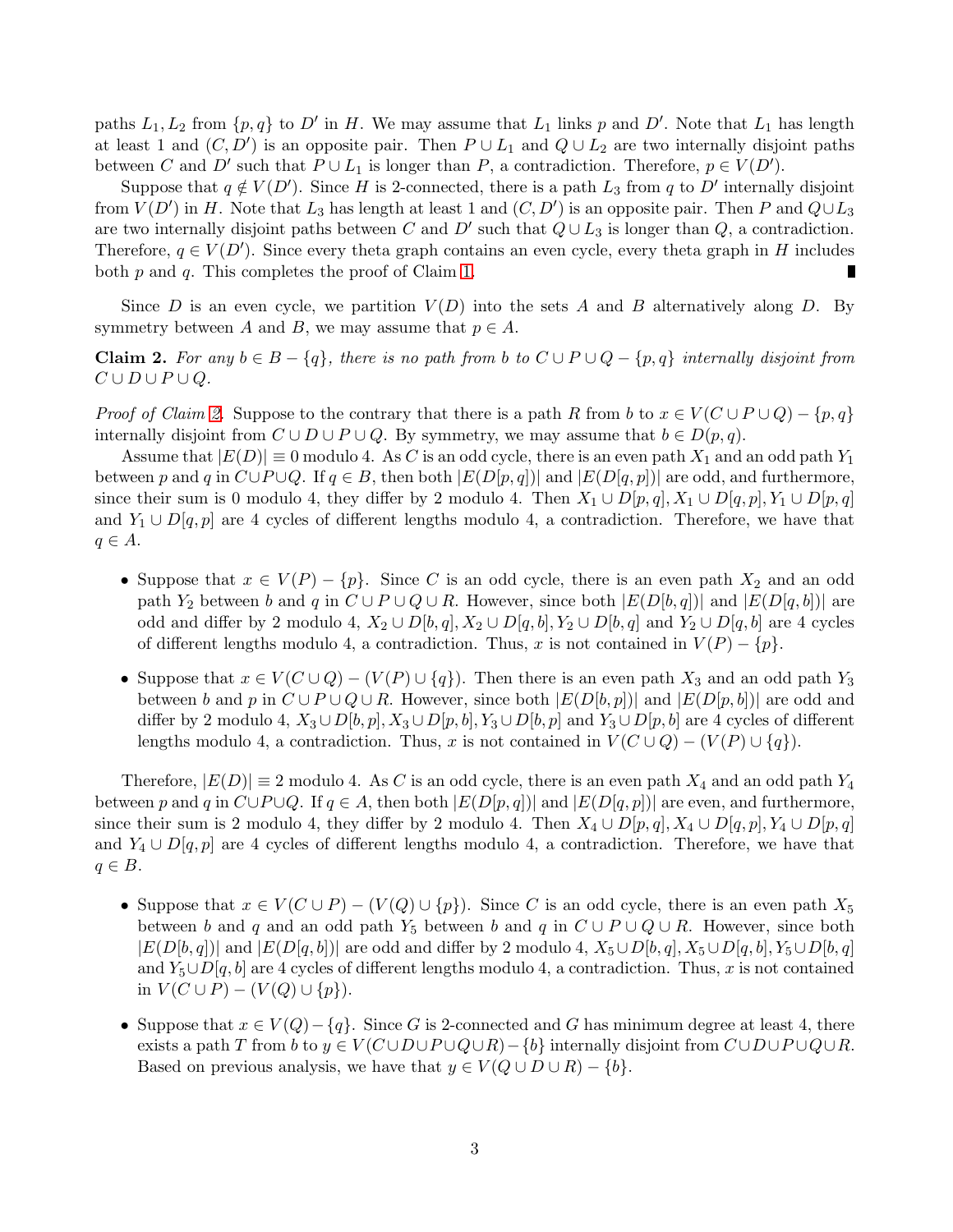- If  $y \in V(R \cup Q \cup D(b, p)) \{b\}$ , then  $D[b, p) \cup R \cup T \cup Q$  contains a theta graph. It follows that there is an even  $D_1$  cycle in  $G - (C \cup P - Q)$ . Note that  $(C, D_1)$  is an opposite pair in G. It is easy to see that there are two internally disjoint paths  $P'$  and  $Q'$  between C and D' satisfying that P' contains P and is longer than P and  $Q' \subseteq Q \cup D(b, q]$ , a contradiction. Thus, y is not contained in  $V(R\cup Q\cup D(b,p)) - \{b\}.$
- Suppose that  $y \in V(D[p, b])$ . Since  $T \cup D[y, b]$  does not contain q and  $D[b, q] \cup R \cup Q[x, q]$  does not contain p, by the choice of opposite pairs, we have that  $T \cup D[y, b]$  and  $D[b, q] \cup R \cup Q[x, q]$ are both odd cycles. Since C is an odd cycle, there is an odd path  $X'$  and an even path  $Y'$ between y and x in  $C \cup P \cup Q \cup D[p, y]$ . Note that X' and Y' differ by 1 modulo 4, T and  $D[y, b]$  differ by 1 modulo 4 and  $D[b, q] \cup Q[x, q]$  and R differ by 1 modulo 4. Then the set  $\{L_1 \cup L_2 \cup L_3 | L_1 \in \{X', Y'\}, L_2 \in \{T, D[y, b]\}, L_3 \in \{D[b, q] \cup Q[x, q], R\}\}\)$  contains cycles of all lengths modulo 4, a contradiction. Thus, y is not contained in  $V(D[p, b))$ .

This completes the proof of Claim [2.](#page-2-0)

 $\blacksquare$ 

Let z be a vertex in  $B - \{q\}$ . By symmetry, we may assume that  $z \in V(D(p,q))$ . Since z has degree at least 4 in G and G is 2-connected, there is a path Z from z to  $C \cup D \cup P \cup Q - \{z\}$  internally disjoint from  $C \cup D \cup P \cup Q$ . By Claim [2,](#page-2-0) the endpoint of Z other than z is contained in  $D - \{z\}$ . Let r be the endpoint of Z other than z. Since z has degree at least 4 in G and G is 2-connected, there is a path S from z to  $s \in V(C \cup D \cup P \cup Q \cup Z) - \{z\}$  internally disjoint from  $C \cup D \cup P \cup Q \cup Z$ . By Claim [2,](#page-2-0) s is contained in  $V(D \cup Z) - \{z\}.$ 

- Suppose that  $s \in V(Z) \{z\}.$ 
	- If  $r \in V(D(z, p))$ , then  $D[z, r] \cup Z \cup S$  is a theta graph not containing p, contradicting Claim [1.](#page-1-2)
	- If  $r \in V(D[p, z))$ , then  $D[r, z] \cup Z \cup S$  is a theta graph not containing q, contradicting Claim [1.](#page-1-2)

Thus, s is not contained in  $V(Z) - \{z\}.$ 

- Suppose that  $s \in D \{z, r\}$ . By symmetry between r and s, we may assume that  $s \in V(D(r, z))$ .
	- If  $r \in V(D(q, z))$ , then  $D[r, z] \cup Z \cup S$  is a theta graph not containing q, contradicting Claim [1.](#page-1-2)
	- If  $r \in V(D(z,q))$  and  $s \in V(D(r,p))$ , then  $D[z,s] \cup Z \cup S$  is a theta graph not containing p, contradicting Claim [1.](#page-1-2)
	- Therefore  $r \in V(D(z,q))$  and  $s \in V(D(p,z))$ . Since  $S \cup D[s,z]$  does not contain q and  $D[z, r] \cup Z$  does not contain p, by Claim [1,](#page-1-2) we have that  $S \cup D[s, z]$  and  $D[z, r] \cup Z$  are both odd cycles. Since C is an odd cycle, there is an odd path  $X''$  and an even path  $Y''$ between s and r in  $C \cup P \cup Q \cup D[p, s] \cup D[r, q]$ . Note that  $X''$  and  $Y''$  differ by 1 modulo 4, S and  $D[s, z]$  differ by 1 modulo 4 and  $D[z, r]$  and Z differ by 1 modulo 4. Then the set  $\{L_1 \cup L_2 \cup L_3 | L_1 \in \{X'', Y''\}, L_2 \in \{S, D[s, z]\}, L_3 \in \{D[z, r], Z\}\}\)$  contains cycles of all lengths modulo 4, a contradiction.

This completes the proof of Lemma [3.1.](#page-1-3)

 $\blacksquare$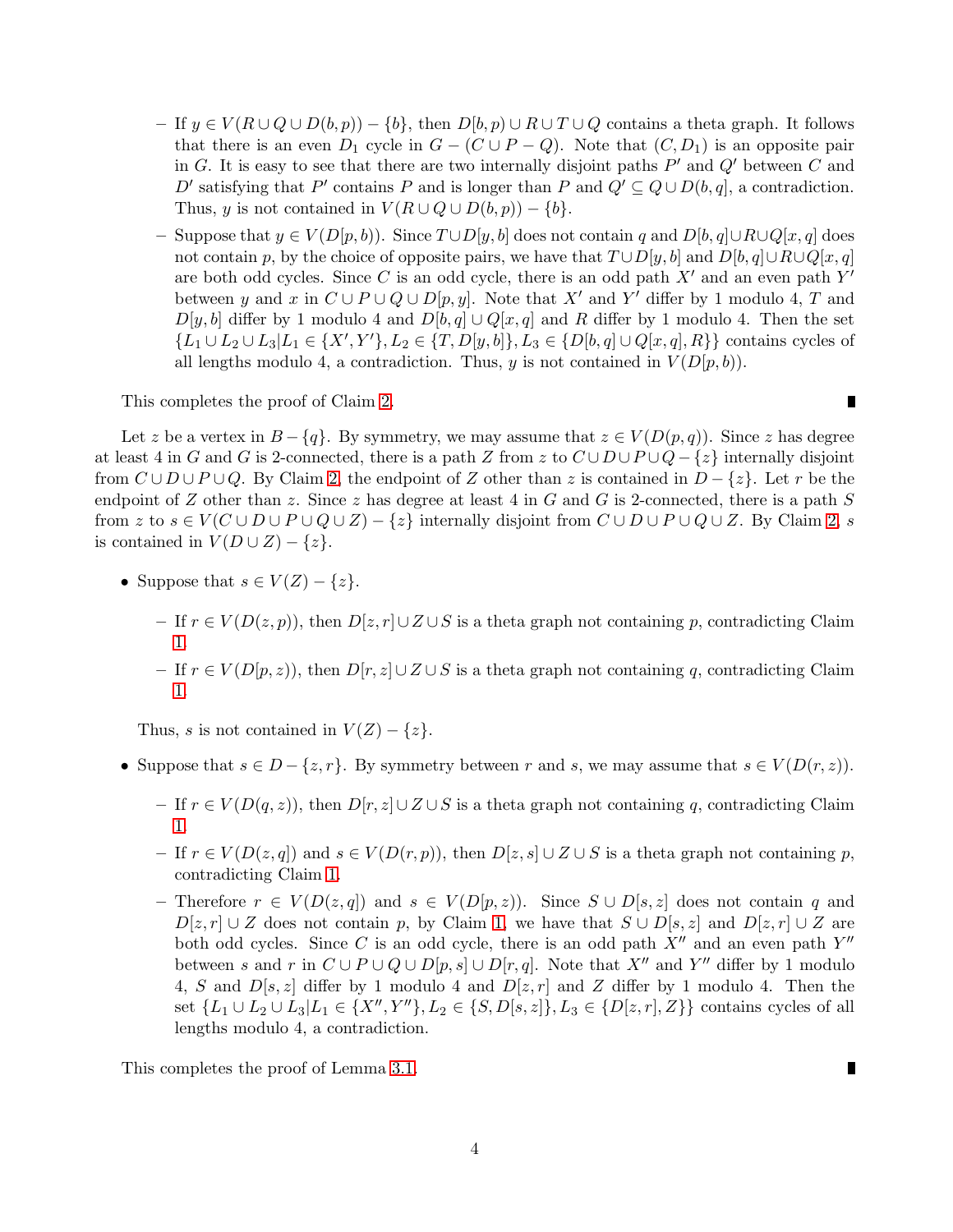## <span id="page-4-0"></span>4 Graphs of chromatic number five

In this section, we prove the following theorem on 2-connected graphs of minimum degree at least four, from which Theorem [1.2](#page-0-1) can be inferred as a corollary for the case  $k = 4$ .

<span id="page-4-1"></span>Theorem 4.1. Every 2-connected non-bipartite graph of minimum degree at least 4 contains cycles of all lengths modulo 4, except that it is the complete graph of five vertices.

*Proof.* Let G be a 2-connected non-bipartite graph of minimum degree at least 4. Assume that G is not a  $K_5$  and does not contain cycles of all lengths modulo 4. Let  $C := v_0v_1 \ldots v_{2\ell}v_0$  be an odd cycle in G such that  $|V(C)|$  is minimum, where the indices are taken under the additive group  $\mathbb{Z}_{2\ell+1}$ . Note that C is induced. Let  $H := G - V(C)$ . By Lemma [3.1,](#page-1-3) there is no opposite pairs in G, hence H does not contain an even cycle. It follows that every block of  $H$  is either an odd cycle, an edge or an isolated vertex.

Claim. G does not contain a triangle.

*Proof of Claim.* Suppose that G contains a triangle. Then C is a triangle. Let  $H_1$  be a component of H. Since G has minimum degree at least 4,  $H_1$  has at least two vertices. Suppose that  $H_1$  contains an odd cycle  $C_1$ .

- If  $H_1$  is not 2-connected, then there exists an end-block  $B_1$  of  $H_1$  with cut-vertex  $b_1$  such that  $(V(B_1) - \{b_1\}) \cap C_1 = \emptyset$ . As  $B_1$  is either an odd cycle or an edge, there exists  $w \in V(B_1) - \{b_1\}$ such that w has at least two neighbors on C. Since C is an odd cycle,  $G[C \cup \{w\}]$  contains an even cycle  $D_1$ . Then  $C_1$  and  $D_1$  form an opposite pair in  $G$ , a contradiction.
- Therefore,  $H_1$  is 2-connected, that is  $H_1$  is an induced odd cycle, we denote  $H_1 := u_0u_1 \ldots u_{2h}u_0$ , where the indices are taken under the additive group  $\mathbb{Z}_{2h+1}$ . Since G has minimum degree at least 4,  $u_0$  and  $u_2$  have at least two neighbors on C. Without loss of generality, we may assume that  $u_0$  is adjacent to  $v_0$  and  $v_1$  and  $u_2$  is adjacent to  $v_0$ . Then  $C, u_0v_0v_2v_1u_0, u_0u_1u_2v_0v_1u_0$  and  $u_0u_1u_2v_0v_2v_1u_0$  are cycles of lengths 3, 4, 5 and 6, respectively, a contradiction.

Therefore every component of  $H$  does not contain an odd cycle, that is, every component of  $H$  is a tree.

- If  $|V(H_1)| = 2$ , then  $G[C \cup H_1]$  is a  $K_5$ . Suppose that there is another component  $H_2 \neq H_1$  of H. Since G is 2-connected, there are two disjoint path  $L_1$  and  $L_2$  from  $H_2$  to C internally disjoint from C in  $G[H_2 \cup C]$ . Without loss of generality, we may assume that  $V(L_i) \cap V(C) = \{v_i\}$  for  $i = 1, 2$ . Concatenating  $L_1$ ,  $L_2$  and a path in  $H_2$ , there exists a path L from  $v_1$  to  $v_2$  internally disjoint from C in  $G[H_2\cup C]$ . As there are paths of lengths 1, 2, 3 and 4 from  $v_1$  to  $v_2$  in  $G[H_1\cup C]$ , we could easily obtain 4 cycles of consecutive lengths, a contradiction. Therefore,  $H = H<sub>1</sub>$ . It follows that  $G = G[C \cup H_1]$ , a contradiction.
- Therefore  $|V(H_1)| \geq 3$ . For any two leaves  $x, y$  of  $H_1$ , let T be the fixed path between x and y in  $H_1$ . Since G has minimum degree at least 4, x and y have at least two neighbors on C. Without loss of generality, we may assume that x is adjacent to  $v_0$  and  $v_1$  and y is adjacent to  $v_0$ . If T is even, then C and  $v_0yTxv_0$  form an opposite pair, a contradiction. Therefore T is odd. Suppose that there exist three leaves x, y and z in  $H_1$ . Let  $T_{x,y}, T_{y,z}$  and  $T_{z,x}$  be the fixed paths between x and y, y and z and z and x in  $H_1$ , respectively. Note that all of them are odd. However, there sum is even, a contradiction. Therefore,  $H_1$  is a path. Let  $H_1 := z_0 z_1 z_2 \ldots z_n$  for some  $n \geq 2$ . Since G has minimum degree at least 4,  $z_0$  is adjacent to all vertices of  $C$  and  $z_2$  is adjacent to at least 2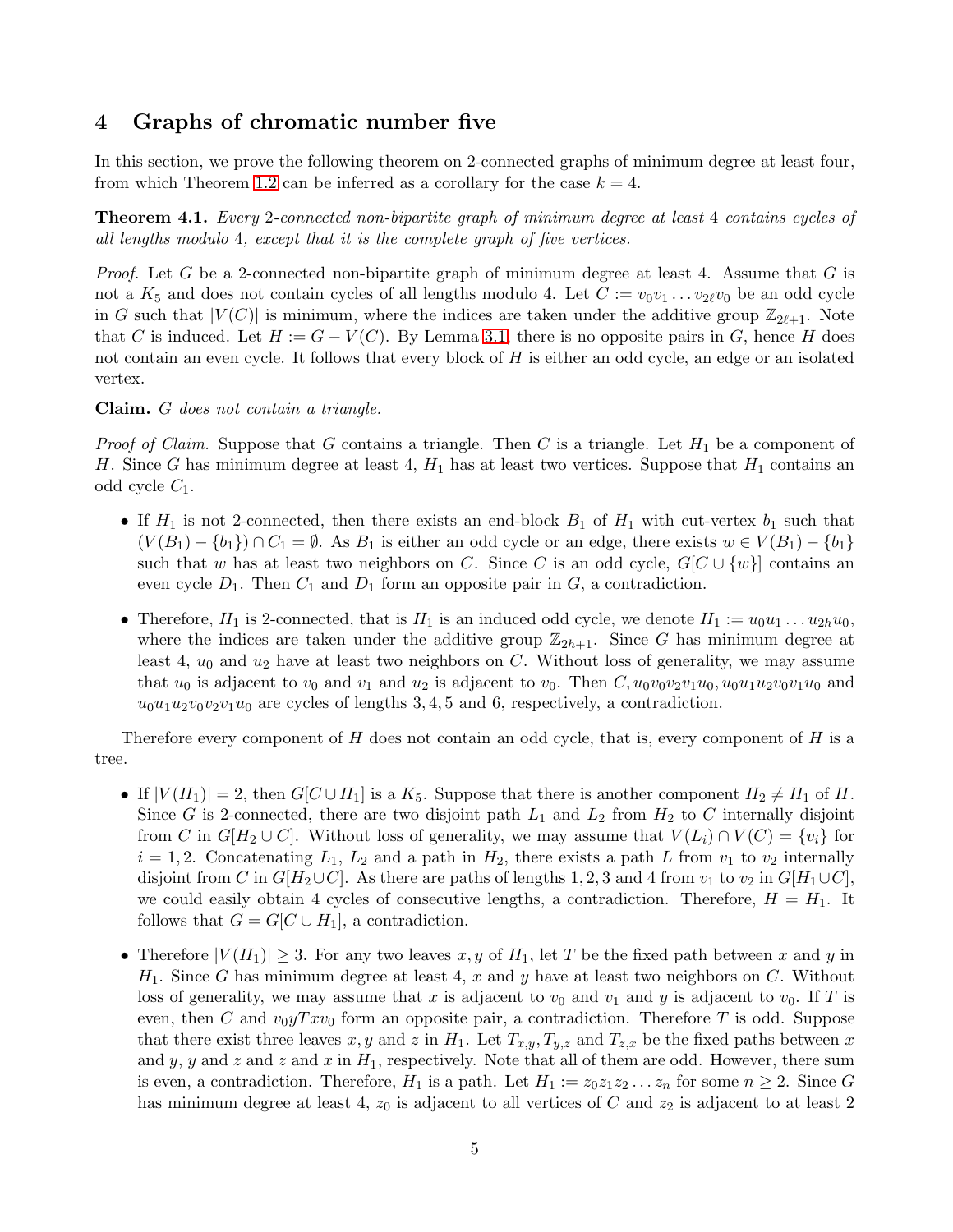vertices of C. Without loss of generality, we may assume that  $z_2$  is adjacent to  $v_0$  and  $v_1$ . Then  $C, z_0v_0v_2v_1z_0, z_0z_1z_2v_0v_1z_0$  and  $z_0z_1z_2v_0v_2v_1z_0$  are cycles of lengths 3, 4, 5 and 6, respectively, a contradiction.

This completes the proof of Claim.

By Claim, G does not contain a triangle. Suppose that there is a vertex u of degree at most one in H. Since G has minimum degree at least 4, u has at least three neighbors on C. Since C is odd, there exist two distinct neighbors  $v_i, v_j$  of u on C such that the odd path between  $v_i$  and  $v_j$  on C has no internal vertices which are the neighbors of u in  $G$ . Let  $Q_o, Q_e$  be the odd and even paths between  $v_i$  and  $v_j$  in C respectively. Let  $C' := uv_i \cup Q_o \cup v_ju$ . Note that C' is an odd cycle. By the choice of C, we have that  $|E(C')|\geq |E(C)|$ . This fores that  $|E(Q_e)|=2$  and u is adjacent to all vertices of  $V(Q_e)$ . It follows that there is a triangle in  $G$ , a contradiction. Therefore,  $H$  has minimum degree at least 2.

Suppose that H has more than one component. Let  $W_1$  and  $W_2$  be two components of H. Since every vertex in  $W_1$  has degree at least 2, we have that  $W_1$  contains an odd cycle  $C_2$ . Since G is 2connected and C is an odd cycle, there is an even cycle  $D_2$  in  $G[V(C) \cup W_2]$ . Thus,  $C_2$  and  $D_2$  form an opposite pair, a contradiction. Therefore, H is connected.

Note that  $H$  has minimum degree at least 2 and every block of  $H$  is either an odd cycle, an edge or an isolated vertex. There is a vertex t of  $H$  which has at least two neighbors on  $C$ . Since  $C$  is odd, there exist two distinct neighbors  $v_i, v_j$  of t on C such that the odd path between  $v_i$  and  $v_j$  on C has no internal vertices which are the neighbors of t in G. Let  $Q'_{o}, Q'_{e}$  be the odd and even paths between  $v_i$  and  $v_j$  in C respectively. Let  $C'' := tv_i \cup Q'_o \cup v_jt$ . Note that  $C''$  is an odd cycle. By the choice of C, we have that  $|E(C'')| \ge |E(C)|$ . This fores that  $|E(Q'_{e})| = 2$ . Without loss of generality, we may assume that  $i = j + 2$ . Let s be the neighbor of  $v_{j+\ell+1}$  in H. Since H is connected, there is a path L between t and s in H. Then  $C[v_{j+2}, v_{j+\ell+1}] \cup v_{j+\ell+1} s \cup L \cup tv_{j+2}, C[v_{j+\ell+1}, v_j] \cup v_j t \cup L \cup$  $sv_{j+\ell+1}, C[v_j, v_{j+\ell+1}]\cup v_{j+\ell+1} s\cup L\cup tv_j, C[v_{j+\ell+1}, v_{j+2}]\cup v_{j+2} t\cup L\cup sv_{j+\ell+1}$  are 4 cycles of consecutive lengths, a contradiction. This completes the proof of Theorem [4.1.](#page-4-1) П

We remark that Theorem [4.1](#page-4-1) is best possible by the following examples. For any positive integer t, let  $P_t := v_0v_1 \ldots v_{2t+1}$  and  $Q_t := u_0u_1 \ldots u_{2t+1}$  be two vertex disjoint paths. Let  $H_t$  be the graph obtained from  $P_t \cup Q_t$  by adding edges in  $\{v_{2i}u_{2i+1}, u_{2i}v_{2i+1}, u_0v_0, u_{2t+1}v_{2t+1} | i = 0, 1, ..., t\}$ . We see that  $H_t$  is a 2-connected non-bipartite graph of minimum degree 3 without cycles of length 1 modulo 4.



Figure 1: Graphs without cycles of length 1 modulo 4

### <span id="page-5-0"></span>5 Graphs of chromatic number six

In this section, we consider graphs of chromatic number six and prove Theorem [1.2](#page-0-1) for the case  $k = 5$ . We need the following theorems in [\[7\]](#page-10-0).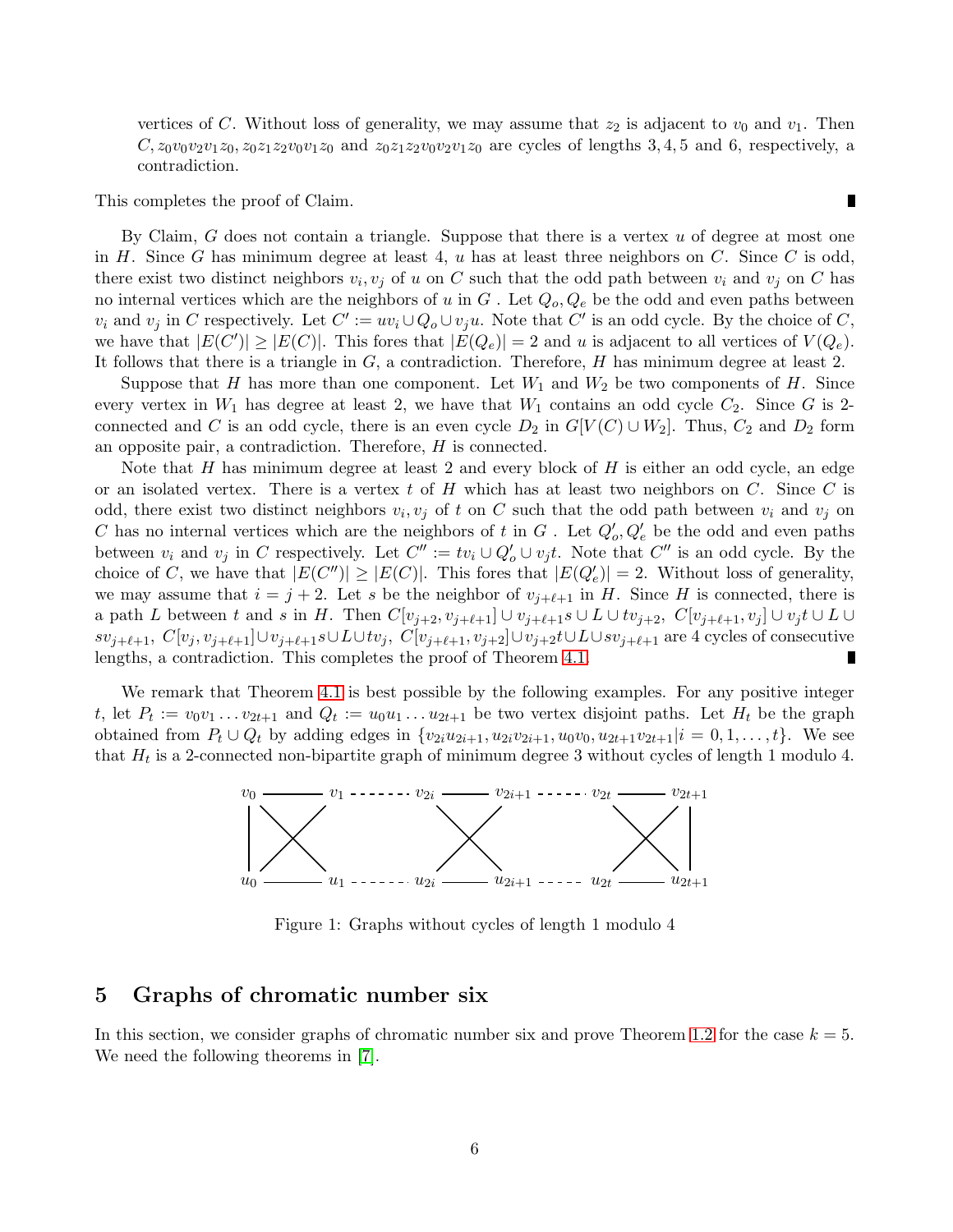<span id="page-6-2"></span>**Theorem 5.1** (  $\begin{bmatrix} 7 \end{bmatrix}$  Theorem 3.2). Let G be a connected graph of minimum degree at least three and  $(A, B)$  be a non-trivial partition of  $V(G)$ . For any cycle C in G, there exist A-B paths of every length less than  $|V(C)|$  in G, unless G is bipartite with the bipartition  $(A, B)$ .

<span id="page-6-1"></span>**Theorem 5.2** ( [\[7\]](#page-10-0) Theorem 4.1). Let  $k \geq 3$  be an integer. Let G be a 2-connected graph of minimum degree at least k. If G is K<sub>3</sub>-free, then G contains a cycle of length at least  $2k+2$ , except that  $G = K_{k,n}$ for some  $n \geq k$ .

<span id="page-6-0"></span>**Theorem 5.3** ( [\[7\]](#page-10-0) Theorem 5.2). Let  $k \geq 2$  be an integer. Every 2-connected graph G of minimum degree at least k containing a triangle  $K_3$  contains k cycles of consecutive lengths, except that  $G = K_{k+1}$ .

<span id="page-6-5"></span>Theorem 5.4. Every graph of chromatic number six contains cycles all lengths modulo five.

Proof. It suffices to consider 6-critical graphs G. Suppose that G does not contain five cycles of all lengths modulo five. It is well-known that  $G$  is a 2-connected graph of minimum degree at least five. By Theorem [5.3,](#page-6-0) we may assume that G is  $K_3$ -free. Fix a vertex r and let T be the breadth first search tree in G with root r. Let  $L_0 = \{r\}$  and  $L_i$  be the set of vertices of T at distance i from its root r.

<span id="page-6-3"></span>**Lemma 5.5.** Every component of  $G[L_i]$  has chromatic number at most 3, for all  $i \geq 0$ .

*Proof.* Suppose to the contrary that there exists a component D of  $G[L_t]$  which has chromatic number at least 4 for some t. Let H be a 4-critical subgraph of D. It is clear that H is a 2-connected nonbipartite graph of minimum degree at least 3. By Theorem  $5.2$ ,  $H$  contains a cycle of length at least 8. Let T' be the minimal subtree of T whose set of leaves is precisely  $V(H)$ , and let r' be the root of T'. Let h denote the distance between r' and vertices in H in T'. Since G is  $K_3$ -free,  $h \geq 2$ . By the minimality of  $T'$ ,  $r'$  has at least two children in  $T'$ . Let x be one of its children. Let A be the set of vertices in H which are the descendants of x in T' and let  $B = V(H) - A$ . Then both A, B are nonempty and for any  $a \in A$  and  $b \in B$ ,  $T_{a,b}$  has the same length 2h. By Theorem [5.1,](#page-6-2) there are 7 subpaths of H from a vertex of A to a vertex of B of length  $1, 2, \ldots, 7$ , respectively. It follows that G contains 7 cycles of consecutive lengths, a contradiction. This completes the proof of Lemma [5.5.](#page-6-3)

For a connected graph  $D$ , a vertex in  $D$  is called *good* if it is not contained in the minimal connected subgraph of  $D$  which contains all 2-connected blocks of  $D$ , and bad otherwise.

<span id="page-6-4"></span>**Lemma 5.6.** Let  $H_1$  be a non-bipartite component of  $G[L_i]$  and  $H_2$  be a non-bipartite component of  $G[L_{i+1}]$  for some  $i \geq 1$ . If  $N_{H_1}(H_2) \neq \emptyset$ , then every vertex in  $N_{H_1}(H_2)$  is a good vertex of  $H_1$ .

*Proof.* Suppose that there exists a bad vertex v of  $H_1$  which has a neighbor in  $H_2$ . Let T' be the minimal subtree of T whose set of leaves is precisely  $V(H_1)$ , and let r' be the root of T'. Let h denote the distance between r' and vertices in  $H_1$  in T'. Since G is  $K_3$ -free,  $h \geq 2$ . By the minimality of T', r' has at least two children in T'. Let  $(X, Y)$  be a non-trivial partition of all children of r' in T'. Let A be the set of vertices in  $H_1$  which are the descendants of X in T' and let B be the set of vertices in  $H_1$  which are the descendants of Y in T'. Note that  $(A, B)$  is a non-trivial partition of  $V(H_1)$ . Note that every vertex in B is the descendants of Y in T'. Let A' be the set of vertices in  $L_i - A$  which are the descendants of X in T. Let B' be the set of vertices in  $L_i - B$  which are the descendants of Y in T. Let  $M := L_i - (A \cup A' \cup B \cup B')$ . Note that  $A, A', B, B'$  and M form a partition of  $L_i$ . Note that every vertex of  $H_2$  has a neighbor in  $L_i$ .

Suppose that there exists a vertex  $m \in V(H_2)$  which has a neighbor  $m'$  in M. Recall that  $H_1$  is non-bipartite and  $K_3$ -free. There exists a path  $z_1z_2z_3z_4z_5$  of length 4 in  $H_1$  with  $z_1 = v$ . It is easy to see that  $T_{z_i,m}$  contains r' for  $i \in [5]$ , so they have the same length. Let P be a fixed path from u to m in  $H_2$ . Then  $P \cup uz_1z_2...z_i \cup T_{z_i,m'} \cup m'm$ , for  $i \in [5]$  are 5 cycles of consecutive lengths in G, a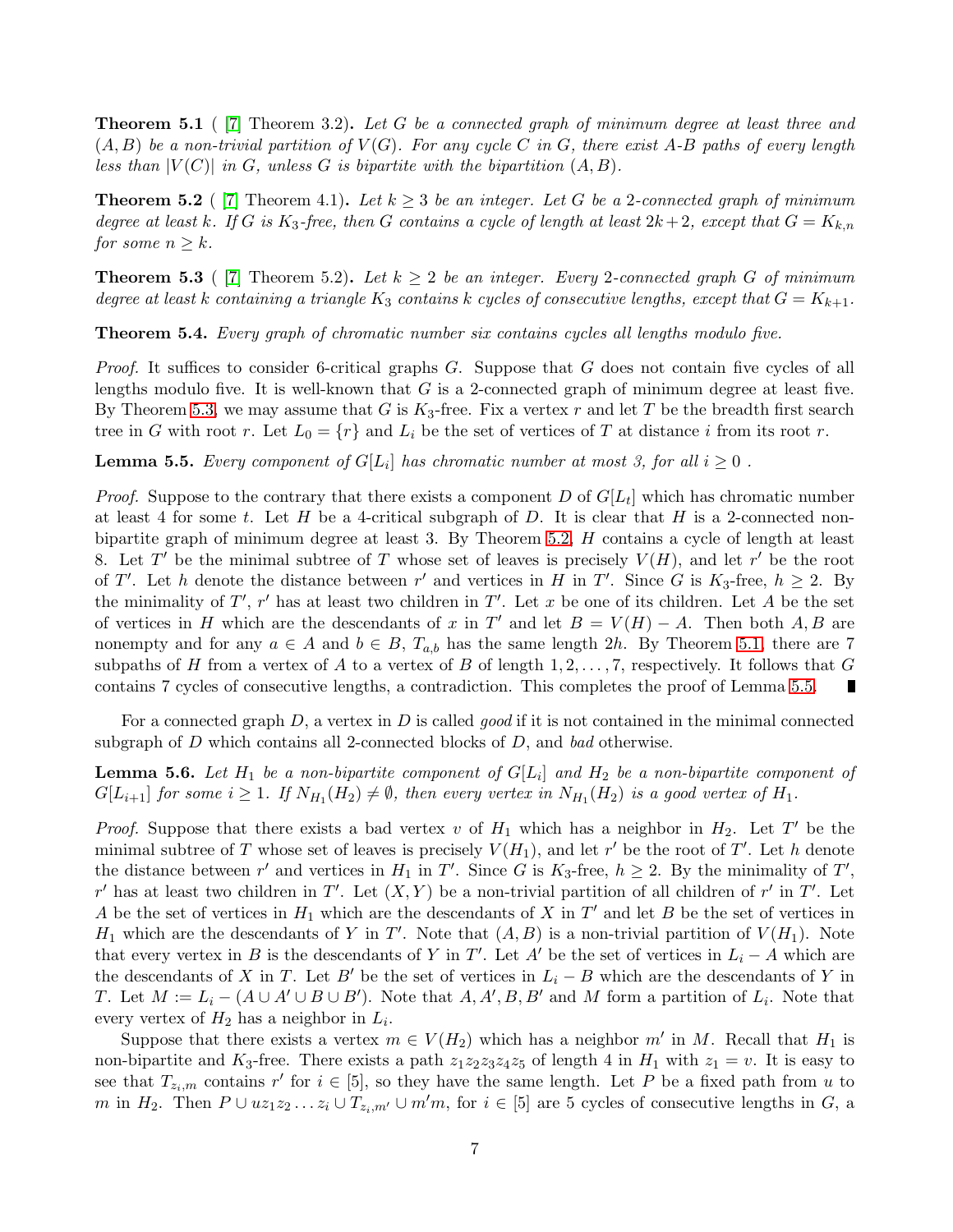contradiction. Therefore  $N_M(H_2) = \emptyset$ , that is every vertex in  $H_2$  has a neighbor in  $A \cup A' \cup B \cup B'$ . For a vertex in  $V(H_2)$ , we call it type-A if it has a neighbor in  $A \cup A'$  and it type-B if it has a neighbor in  $B \cup B'$ .<sup>[2](#page-7-0)</sup>

Let  $C = v_0v_1 \ldots v_n$  be an odd cycle of  $H_1$ , where  $n \geq 4$ . Suppose that  $V(C) \subseteq A$ . Since B is non-empty, we choose an arbitrary vertex b in B. Let b be a vertex in B. Since  $H_1$  is connected, there exists a path P from b to  $V(C)$  internal disjoint from  $V(C)$ . Without loss of generality, we assume that  $V(P) \cap V(C) = \{v_0\}.$  Then  $P \cup C[v_0, v_i] \cup T_{b, v_i}$  for  $i = 0, 1, ..., 4$  give 5 cycles of consecutive lengths, a contradiction. Therefore,  $B \cap V(C) \neq \emptyset$ , and similarly,  $A \cap V(C) \neq \emptyset$ . Then there must be an A-B path of length 4 in C (otherwise, since 4 and |C| is co-prime and  $|C| \geq 5$ , one can deduce that all vertices of  $C$  are contained in one of the two parts  $A$  and  $B$ , a contradiction).

Without loss of generality, we may assume that  $v_0, v_1 \in A$  and  $v_2 \in B$ . Then  $T_{v_1,v_2} \cup v_2v_1$  and  $T_{v_0,v_2} \cup v_2v_1v_0$  are two cycles of lengths  $2h+1$  and  $2h+2$ , respectively. We have showed that there exists some A-B path of length 4 in C which gives a cycle of length  $2h + 4$ , so we may assume that there is no  $A-B$  path of length 3 or 5 in C. This would force that one of the following holds.

#### 5.1 There is no  $A-B$  path of length 3 in  $H_1$ .

This would force that for any path  $P' = u_0u_1 \ldots u_s$  in  $H_1$  with  $u_1 = v_0, u_2 = v_1, u_3 = v_2$ , we can derive that  $u_j \in B$  if  $j \equiv 0$  modulo 3 and  $u_j \in A$  if  $j \equiv 1$  or 2 modulo 3. Moreover, we have that  $v_{3i}, v_{3i+1} \in A$  and  $v_{3i+2} \in B$  for each possible  $i \geq 0$ . So  $|C| \geq 9$  and G contains a cycle of length  $\ell \in \{2h+1, 2h+2, 2h+4, 2h+5, 2h+7, 2h+8\}$ . In particular, since  $H_1$  is connected, for any vertex  $b \in B$ , there exists a path of length 2 in  $H_1$  from b to some vertex in A. And for any bad vertex  $a \in A$ , there exists a path  $b_1aa_1b_2$  satisfying  $b_1, b_2 \in B$  and  $a, a_1 \in A$ .

- Suppose that  $N_{A\cup A'}(H_2) \neq \emptyset$  and  $N_{B\cup B'}(H_2) \neq \emptyset$ . Since  $H_2$  is connected and every vertex of  $H_2$ has a neighbor in  $A \cup A' \cup B \cup B'$ , there exist two adjacent vertices p, q of  $H_2$  such that p has a neighbor p' in  $A \cup A'$  and q has a neighbor q' in  $B \cup B'$ . Then  $p'pqq' \cup T_{p',q'}$  is a cycle of length  $2h + 3$ . It follows that G contains 5 cycles of lengths  $2h + 1$ ,  $2h + 2$ ,  $2h + 3$ ,  $2h + 4$  and  $2h + 5$ , respectively, a contradiction.
- Suppose that  $N_{L_i}(H_2) \subseteq B \cup B'$ . Since  $N_{A \cup B}(H_2) \neq \emptyset$ , we have that  $v \in B$ . Let u be any vertex in  $N_{H_2}(v)$ . Choose  $w_1 \in V(H_2)$  such that there exists a path Q of length 2 from u to  $w_1$ in  $H_2$ . Let  $w_2$  be a neighbor of  $w_1$  in  $B \cup B'$ . Suppose that  $w_2 \neq v$ . Note that there is a path  $R := vv''v'$  such that  $v'' \in B$  and  $v' \in A$ . Then  $R \cup vu \cup Q \cup w_1w_2 \cup T_{w_2,v'}$  is a cycle of length  $2h + 6$ . So G contains cycles of lengths  $2h + 4$ ,  $2h + 5$ ,  $2h + 6$ ,  $2h + 7$  and  $2h + 8$ , a contradiction. Therefore  $w_2 = v$  and  $w_1 \in N_{H_2}(v)$ . That says, every vertex in  $H_2$  of distance 2 from a neighbor of v is a neighbor of v. Continuing to apply this along with a path from u to an odd cycle  $C_0$  in  $H_2$ , we could obtain that v is adjacent to all vertices of  $C_0$ , which contradicts that G is  $K_3$ -free. Therefore,  $N_{B\cup B'}(H_2) = \emptyset$ .
- Now we see that  $N_{L_i}(H_2) \subseteq A \cup A'$ . This forces that  $v \in A$ . For any neighbor u' of v in  $H_2$ , let  $w_3 \in V(H_2)$  satisfies that there exists a path  $Q'$  of length 2 from u' to  $w_3$  in  $H_2$ . Note that  $v \in A$  is bad in  $H_1$ , we can infer that there exists a path  $b_2v a_1b_1$  in  $H_1$  such that  $a_1 \in A$  and  $b_1, b_2 \in B$ . Note that v and  $a_1$  are symmetric. Let  $w_4$  be a neighbor of  $w_3$  in  $A \cup A'$ . Suppose that  $w_4 \notin \{v, a_1\}$ . Then  $vu' \cup Q' \cup w_3w_4 \cup T_{w_4,b_1} \cup b_1a_1v$  is a cycle of length  $2h + 6$ . So again, G contains cycles of lengths  $2h + 4$ ,  $2h + 5$ ,  $2h + 6$ ,  $2h + 7$  and  $2h + 8$ , a contradiction. Therefore,  $w_4 \in \{v, a_1\}$ . That is, every vertex in  $H_2$  of distance 2 from a neighbor of v or  $a_1$  is adjacent to

<span id="page-7-0"></span><sup>&</sup>lt;sup>2</sup>We remark that a vertex can be both type- $A$  and type- $B$ .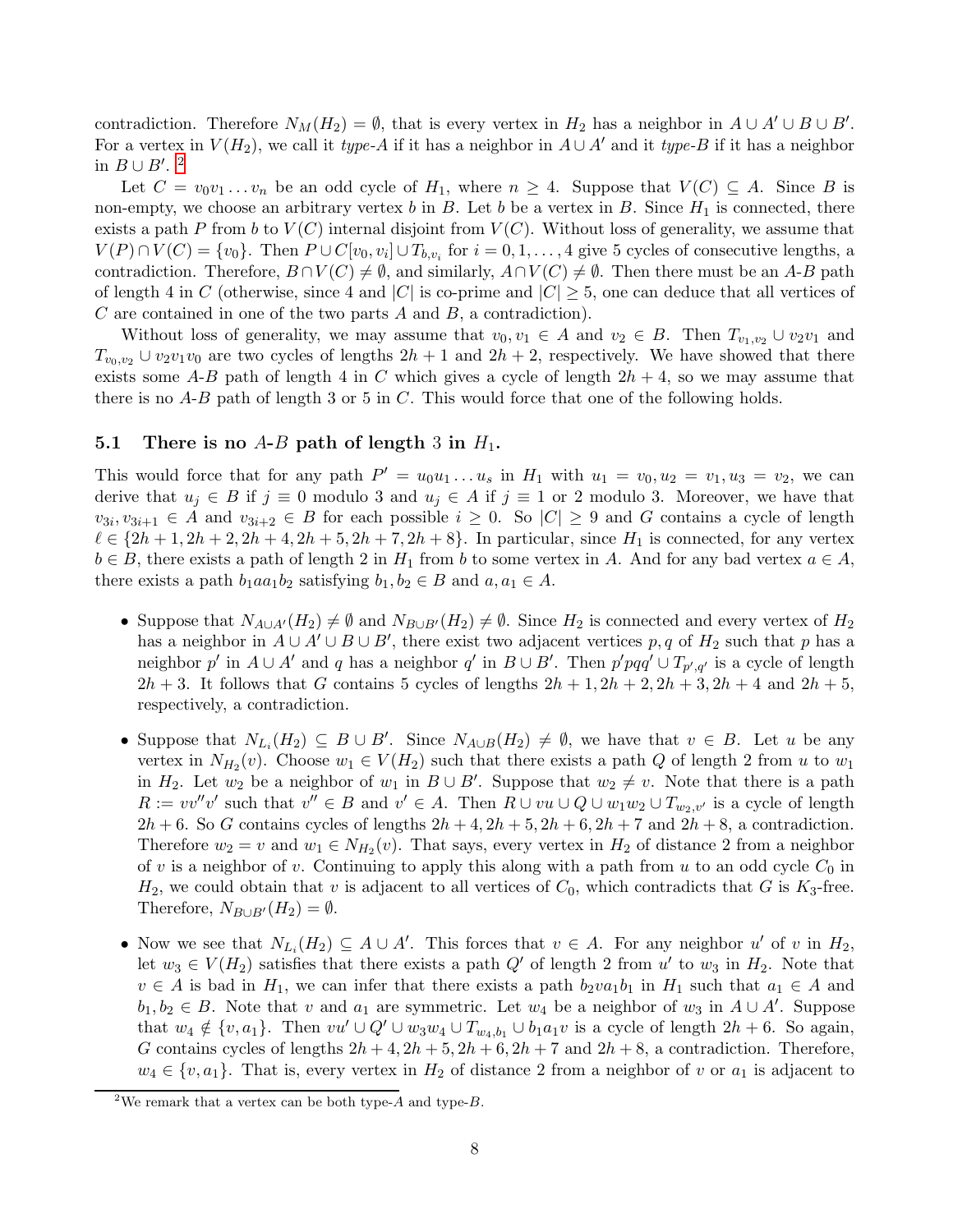one of  $v, a_1$ . Continuing to apply this along with a path from  $u'$  to an odd cycle  $C_1$  in  $H_2$ , we could obtain that every vertex of  $C_1$  is adjacent to one of  $v, a_1$ . But this would force a  $K_3$  in  $G$ . This final contradiction completes the proof of this subsection.

#### 5.2 There is an A-B path of length 3 in  $H_1$ .

Therefore, we may assume that there is no  $A-B$  paths of length 5 in  $H_1$ .

**Claim.** Let  $t_1t_2t_3$  be a path in  $H_1$  satisfying that  $t_1$  and  $t_3$  are in different parts. Then  $t_2$  does not have a neighbor in  $V(H_2)$ .

*Proof of Claim.* Without loss of generality, we may assume that  $t_1, t_2 \in A$  and  $t_3 \in B$ . Suppose that  $t_2$  has a neighbor in  $H_2$ . Let s be any vertex in  $N_{H_2}(t_2)$ . Choose  $s' \in V(H_2)$  such that there exists a path Q of length 2 from s to s' in  $H_2$ . Let t be a neighbor of s' in  $L_i - M$ . Suppose that  $t \neq t_2$ . If  $t \in A \cup A'$ , then  $t_3t_2s \cup Q \cup s't \cup T_{t,t_3}$  is a cycle of length  $2h + 5$ . So G contains cycles of lengths  $2h+1, 2h+2, 2h+3, 2h+4$  and  $2h+5$ , a contradiction. Therefore  $t \in B \cup B'$ , then  $t_1t_2s\cup Q\cup s't\cup T_{t,t_1}$ is a cycle of length  $2h + 5$ . So G contains cycles of lengths  $2h + 1$ ,  $2h + 2$ ,  $2h + 3$ ,  $2h + 4$  and  $2h + 5$ , a contradiction. Therefore  $t = t_2$  and  $w_1$  is the neighbor of  $t_2$ . That says, every vertex in  $H_2$  of distance 2 from a neighbor of  $t_2$  is a neighbor of  $t_2$ . Continuing to apply this along with a path from s to an odd cycle  $C_2$  in  $H_2$ , we could obtain that  $t_2$  is adjacent to all vertices of  $C_2$ , which contradicts that G is  $K_3$ -free. This completes the proof of Claim.

- Suppose that  $N_{A\cup A'}(H_2) \neq \emptyset$  and  $N_{B\cup B'}(H_2) \neq \emptyset$ . Suppose that there exists a path  $p_0p_1p_2p_3$ in  $H_2$  such that  $p_0$  is type-A and  $p_3$  is type-B. Let q be the neighbor of  $p_0$  in  $A \cup A'$  and  $q'$ be the neighbor of  $p_3$  in  $B \cup B'$ . Then  $q p_0 p_1 p_2 p_3 q' \cup T_{q',q}$  is a cycle of length  $2h + 5$ . So G contains cycles of lengths  $2h + 1$ ,  $2h + 2$ ,  $2h + 3$ ,  $2h + 4$  and  $2h + 5$ , a contradiction. This forces that every two vertices which are linked by a path of length 3 in  $H_2$  have the same type. Note that  $N_{A\cup A'}(H_2) \neq \emptyset$  and  $N_{B\cup B'}(H_2) \neq \emptyset$ . By symmetry between  $A\cup A'$  and  $B\cup B'$ , there exists a path  $z_0z_1z_2$  in  $H_2$  such that  $z_0$  and  $z_1$  are type-A and  $z_2$  is type-B. Moreover, for any path  $P'' := u_0 u_1 \dots u_s$  in  $H_2$  with  $u_0 = z_0, u_1 = z_1, u_2 = z_2$ , we can derive that  $u_j$  is type-A if  $j \equiv 0$ or 1 modulo 3 and  $u_j$  is type-B if  $j \equiv 2$  modulo 3. Moreover, for any path  $P''' := u_0 u_1 \dots u_s$  in  $H_2$  with  $u_0 = z_2, u_1 = z_1, u_2 = z_0$ , we can derive that  $u_j$  is type-A if  $j \equiv 2$  modulo 3 and  $u_j$  is type-B if  $j \equiv 1$  or 2 modulo 3. This forces that every cycle in  $H_2$  has length 0 modulo 3. Since  $H_2$  is non-bipartite and  $K_3$ -free, there is an odd cycle  $C_3 := w_0w_1 \dots w_m w_0$  of length at least 9. Note that  $w_0$  and  $w_8$  have different types. If follows that there is a cycle of length  $2h + 10$ . So G contains cycles of lengths  $2h + 1$ ,  $2h + 2$ ,  $2h + 3$ ,  $2h + 4$  and  $2h + 10$ , a contradiction.
- Therefore, all vertices in  $H_2$  have the same type. Without loss of generality, we may assume that  $N_{L_i}(H_2) \subseteq A \cup A'$ . Therefore  $v \in A$  and let  $f_0$  be a neighbor of v in  $H_2$ . Since  $H_2$  is  $K_3$ -free and non-bipartite, there is a path  $f_0f_1f_2$  in  $H_2$ . Since  $H_1$  is a  $K_3$ -free non-bipartite graph and v is a bad vertex in  $H_1$ , there is a path  $a_0a_1va_2a_3$  in  $H_1$ . Since there is no A-B path of length 5 in  $H_1$ , we have that for any path  $Q' := u_0 u_1 \dots u_s$  in  $H_1$  with  $u_0 = a_0, u_1 = a_1, u_2 = v, u_3 = a_2, u_4 = a_3$ , we can derive that  $u_j$  and  $u_k$  are in the same part if  $j \equiv k$  modulo 5. Also, we have that for any path  $Q' := u_0 u_1 \ldots u_s$  in  $H_1$  with  $u_0 = a_3, u_1 = a_2, u_2 = v, u_3 = a_1, u_4 = a_0$ , we can derive that  $u_j$  and  $u_k$  are in the same part if  $j \equiv k$  modulo 5. Based on previous analysis, We have that  $a_1$ and  $a_2$  have the same type.
	- Suppose that  $a_1, a_2 \in A$ . Since  $V(H_1) \cap B \neq \emptyset$ , we have that one of  $a_0$  and  $a_3$  is in B. Without loss of generality, we may assume that  $a_0 \in B$ . Let w be a neighbor of  $f_1$  in  $H_1$ . We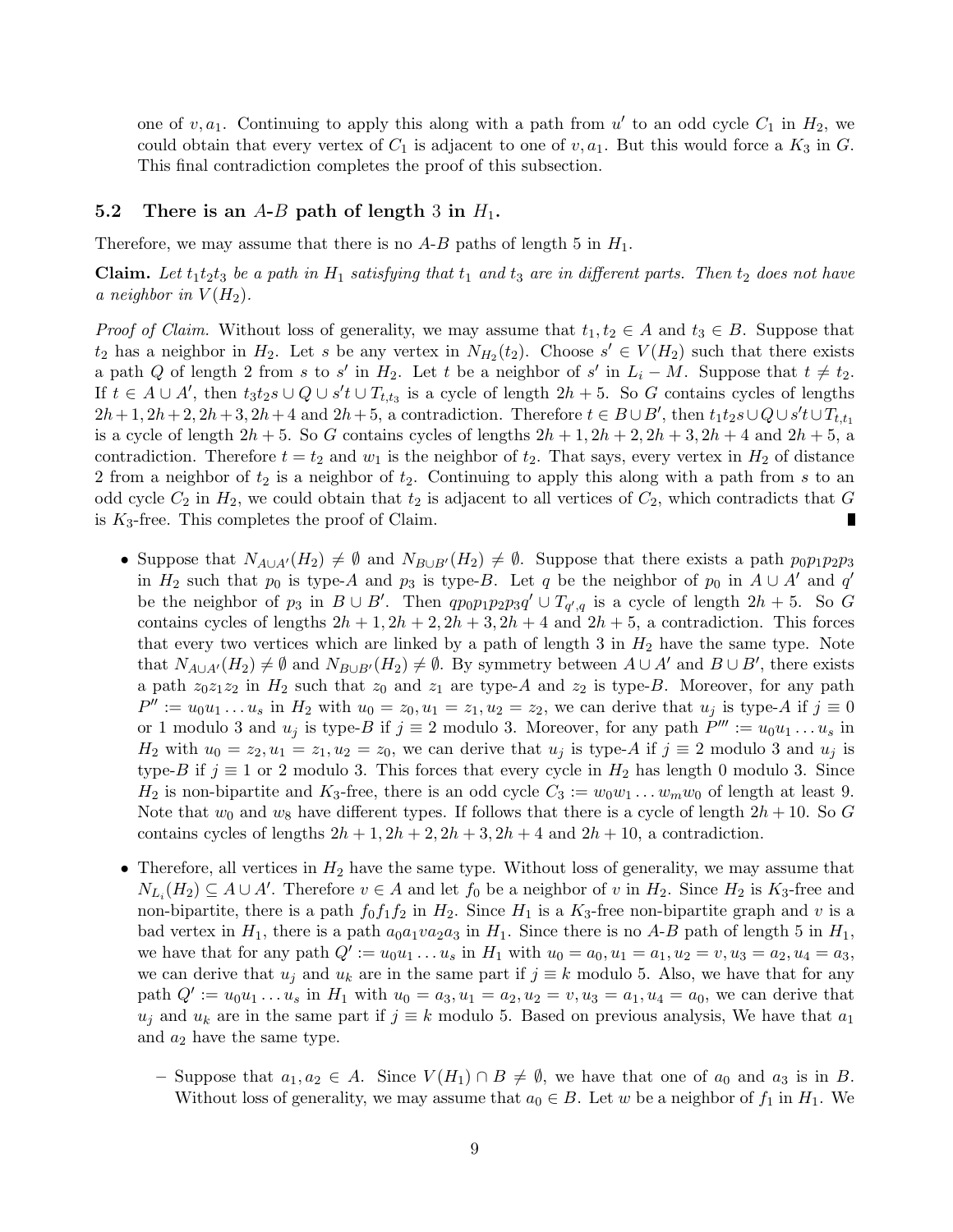have that  $w \in A \cup A'$ . Since G is  $K_3$ -free,  $w \neq u$ . Note that  $a_0a_1v$  satisfying that  $a_0$  and v are in different parts of H<sub>1</sub>. By Claim, we have that  $w \neq a_1$ . Therefore,  $wf_1f_0va_1a_0 \cup T_{a_0,w}$ is a cycle of length  $2h + 5$ . So G contains cycles of lengths  $2h + 1$ ,  $2h + 2$ ,  $2h + 3$ ,  $2h + 4$  and  $2h + 5$ , a contradiction.

− Therefore,  $a_1, a_2 \in B$ . Let w' be a neighbor of  $v_1$  in  $H_1$ . We have that  $w' \in A \cup A'$ . Suppose that  $w' \neq v$ . Then  $w' f_2 f_1 f_0 v a_1 \cup T_{a_1,w'}$  is a cycle of length  $2h + 5$ . So G contains cycles of lengths  $2h + 1$ ,  $2h + 2$ ,  $2h + 3$ ,  $2h + 4$  and  $2h + 5$ , a contradiction. Therefore  $w' = v$ . That says, every vertex in  $H_2$  of distance 2 from a neighbor of v is a neighbor of v. Continuing to apply this along with a path from  $f_0$  to an odd cycle  $C_4$  in  $H_2$ , we could obtain that v is adjacent to all vertices of  $C_4$ , which contradicts that G is  $K_3$ -free.

This completes the proof of Lemma [5.6.](#page-6-4)

Now, we define a coloring  $c: V(G) \to \{1, 2, 3, 4, 5\}$  as following. Let D be any bipartite component of  $G[L_i]$  for some i. If i is even, we color one part of D with color 1 and the other part with color 2, and if i is odd, we color one part of  $D$  with color 4 and the other part with color 5. Let  $F$  be any non-bipartite component of  $G[L_i]$  for some j. If j is even, by using the block structure of F, we can properly color  $V(F)$  with colors 1, 2 and 3 by coloring bad vertices with colors 1, 2 and 3 and coloring good vertices with colors 1 and 2. If j is odd, then we also can properly color  $V(F)$  with colors 3,4 and 5 by coloring bad vertices with colors 3, 4 and 5 and coloring good vertices with colors 4 and 5.

Next, we argue that c is a proper coloring on G. Let  $H_1$  be a component of  $G[L_i]$  and  $H_2$  be a component of  $G[L_{i+1}]$  for  $i \geq 0$  such that there exists an edge between  $H_1$  and  $H_2$ . If one of them is bipartite, then c is proper on  $V(H_1) \cup V(H_2)$ . Therefore, both  $H_1$  and  $H_2$  are non-bipartite. By the above claim, all vertices of  $H_2$  are not adjacent to vertices of color 3 in  $H_1$ . It follows that c is proper on  $V(H_1) \cup V(H_2)$ . Therefore, c is a proper 5-coloring of G, which contradicts that G is 6-critical. This completes the proof of Theorem [5.4.](#page-6-5)

#### Acknowledgements.

The author would like to thank Jun Gao and Jie Ma for useful discussions. The author also thanks Jun Gao for carefully reading a draft of this paper.

### <span id="page-9-0"></span>References

- [1] B. Bollobás, Cycles modulo k, *Bull. London Math. Soc.* 9 (1977), 97–98.
- [2] S. Chiba and T. Yamashita, Minimum degree conditions for the existence of cycles of all lengths modulo k in graphs, arXiv:1904.03818 [math.CO] 8 April 2019.
- [3] A. Diwan, Cycles of even lengths modulo k, J. Graph Theory 65 (2010), 246–252.
- [4] P. Erdős, Some recent problems and results in graph theory, combinatorics, and number theory, Proc. Seventh S-E Conf. Combinatorics, Graph Theory and Computing, Utilitas Math., Winnipeg, 1976, pp. 3–14.
- [5] G. Fan, Distribution of cycle lengths in graphs, J. Combin. Theory Ser. B 84 (2002), 187–202.
- [6] J. Gao, Q. Huo, C. Liu and J. Ma, A unified proof of conjectures on cycle lengths in graphs, Int. Math. Res. Not., to appear.

 $\blacksquare$